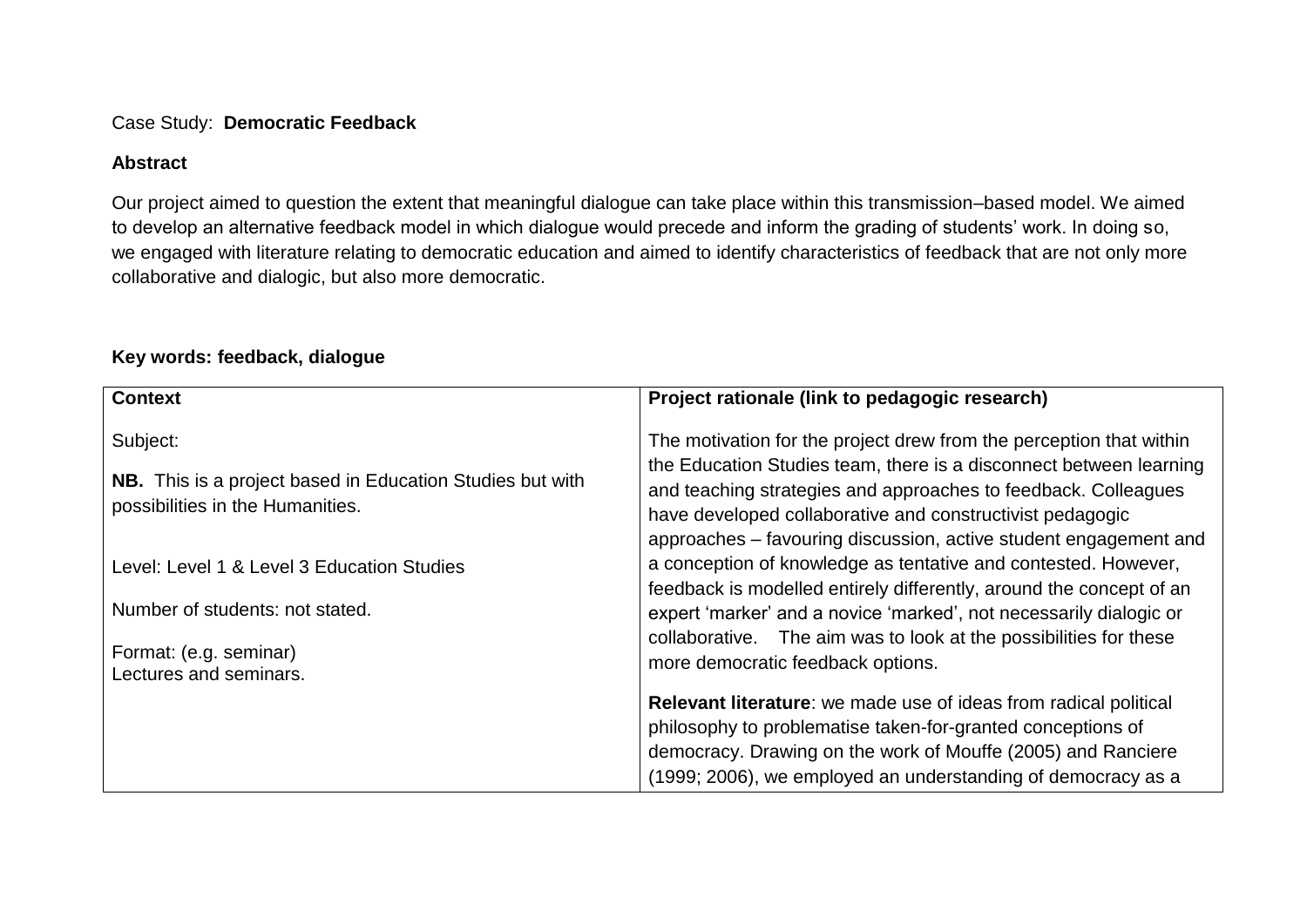### **Initiative outline**

We conducted a small-scale practitioner action research project, in which we trialled a democratic assessment feedback model with students on the first and third years of our degree. During this period, a range of qualitative data was gathered from student and staff reflective commentaries and student-led focus groups. We employed a third year student as a researcher to arrange, facilitate and transcribe focus groups. She led an initial focus group to generate data reflecting students' views about current feedback practices and their attitudes towards more collaborative and democratic alternatives. Following this, we conducted a trial of the feedback intervention with first year students. One lecturer and two students discussed both students' essays – making reference to assessment criteria and grade descriptors. After reaching some consensus about the strengths and weaknesses of each essay, a mark was agreed. The students and lecturer who took part then wrote brief reflections about the process.

Drawing from this first trial, we then conducted a second intervention with third year students, this time involving two students and two lecturers. Discussing each student's work in turn, conversations centred on the quality of the work. To minimise the possibility of lecturers' views being given more weight, we followed a specific conversational pattern: the peer marker began and led the discussion, followed by the self marker, and then the two lecturers. At the end of these conversations a final mark was agreed - again following the

disruptive movement rather than a set of processes or institutions. On this view, democracy goes beyond the discussion of competing interests within a given framework, instead mounting a challenge to the very grounds of political debate. We also drew from the work of Freire (2007), who challenged traditional conceptions of 'teacher-asexpert', arguing in favour of teacher-as-student and student-asteacher working together. Freire emphasised the importance of dialogue and democratic learning relations, whereby students and teachers critically engage with current practice and generate new knowledge together.

Employing these ideas, we aimed to explore the possibility that this kind of democratic practice might be facilitated within the specific context of assessment and feedback in higher education. Research into assessment and feedback in higher education has identified the need for students to arrive at an understanding of what constitutes high quality work, which accurately reflects staff perceptions (Sadler, 1989; Bloxham & Campbell, 2010). In our research, we were interested instead in the possibility of students working together to challenge the very framework within which students' work is assessed.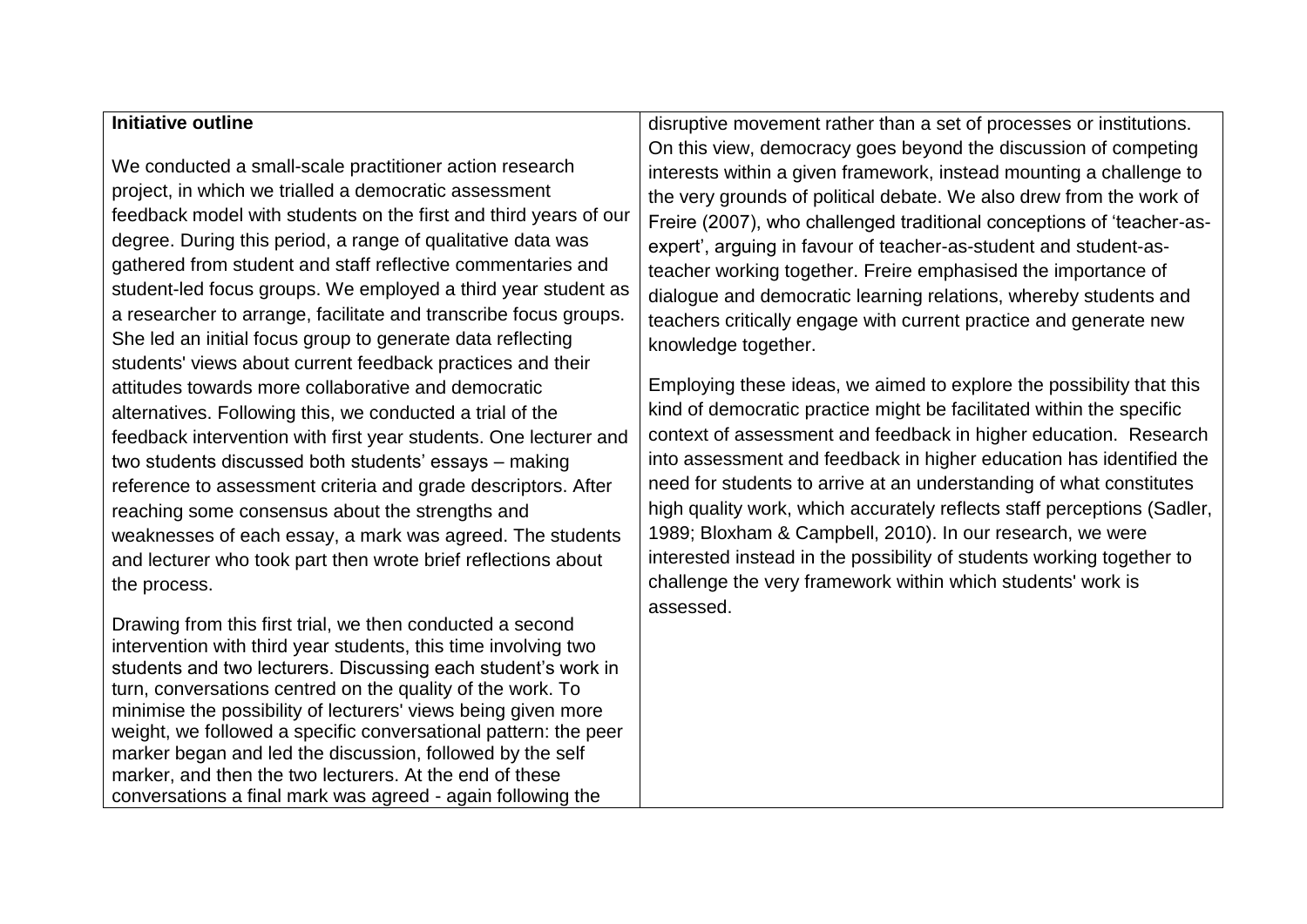| above pattern. As with the first year trial, students and     |
|---------------------------------------------------------------|
| lecturers wrote brief reflections and a final focus group was |
| facilitated to gather students' views.                        |
|                                                               |

### **Implementation advice (including resources)**

A number of themes emerged from data analysis, which are presented in the sections below. We framed our findings in terms of a continuum – extending from 'expert' to 'democratic' feedback models. We would argue that current models are almost exclusively located on the 'expert' side of this continuum. By emphasising the humane, messy and 'artistic' characteristics of the feedback process, we developed an intervention located on the 'democratic' side (see figure 1): Expert-democratic feedback continuum.



The themes illustrate two key aspects of the research findings - firstly the nature of the students' experiences of the project (in particular the social and emotional discomfort involved) and secondly, the characteristics of effective democratic feedback.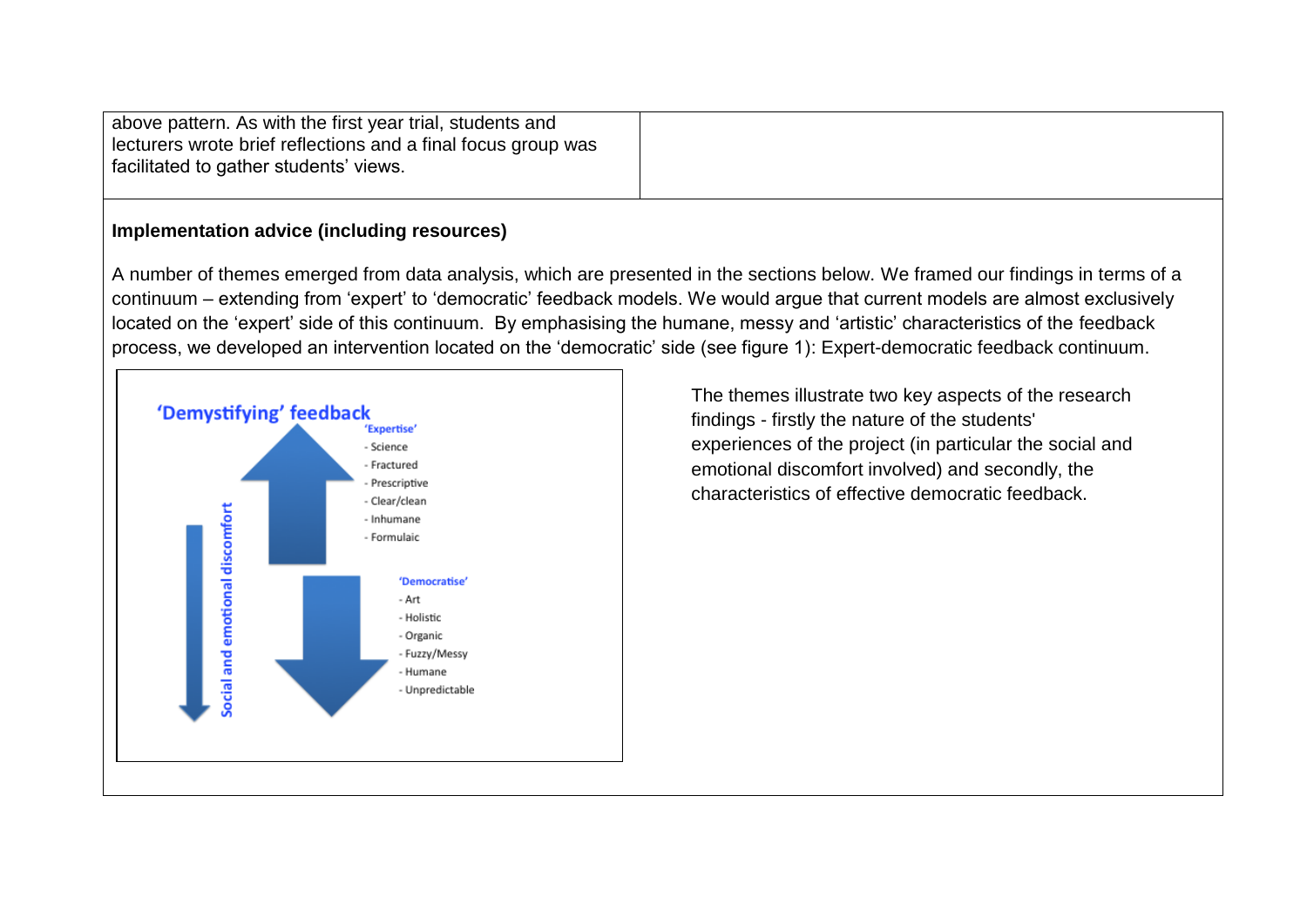## **1. Social and emotional discomfort**

The research demonstrated that moving towards more democratic feedback practice – involving a less formulaic, prescriptive and fractured approach – resulted in social and emotional discomfort. Students found it difficult to evaluate a peer's work in a face-to-face situation because of the feelings this provoked. Students also found it difficult to *receive* negative feedback in this manner because of the social and emotional dynamics involved. In addition, they identified a number of emotional dispositions and attitudes necessary to participate in this kind of work.

For the students then, engaging in democratic feedback strategies was an emotionally demanding process that required them to respond to social situations that they often found uncomfortable.

# **2. Characteristics of effective democratic feedback**

Student reflections on the project also highlight a number of characteristics of effective democratic feedback. These are detailed below with reference to the data:

## *Participation*

Students found that the strategies employed in the project offered them the chance to genuinely participate in the assessment process, commenting on how they were required to actively 'get involved' by verbally defending their views.

# *Plurality*

Students also felt that the process exposed them to a variety of views and viewed this in positive terms. They commented on the chance to hear a range of opinions, regarding this as a fairer way of assessing their work. Some even felt that this plurality lent a greater degree of validity to the final marks.

# *Transparency*

Students felt their participation in the research had given them greater insight into the assessment process, clarifying what was required of them and enabling them to improve their work.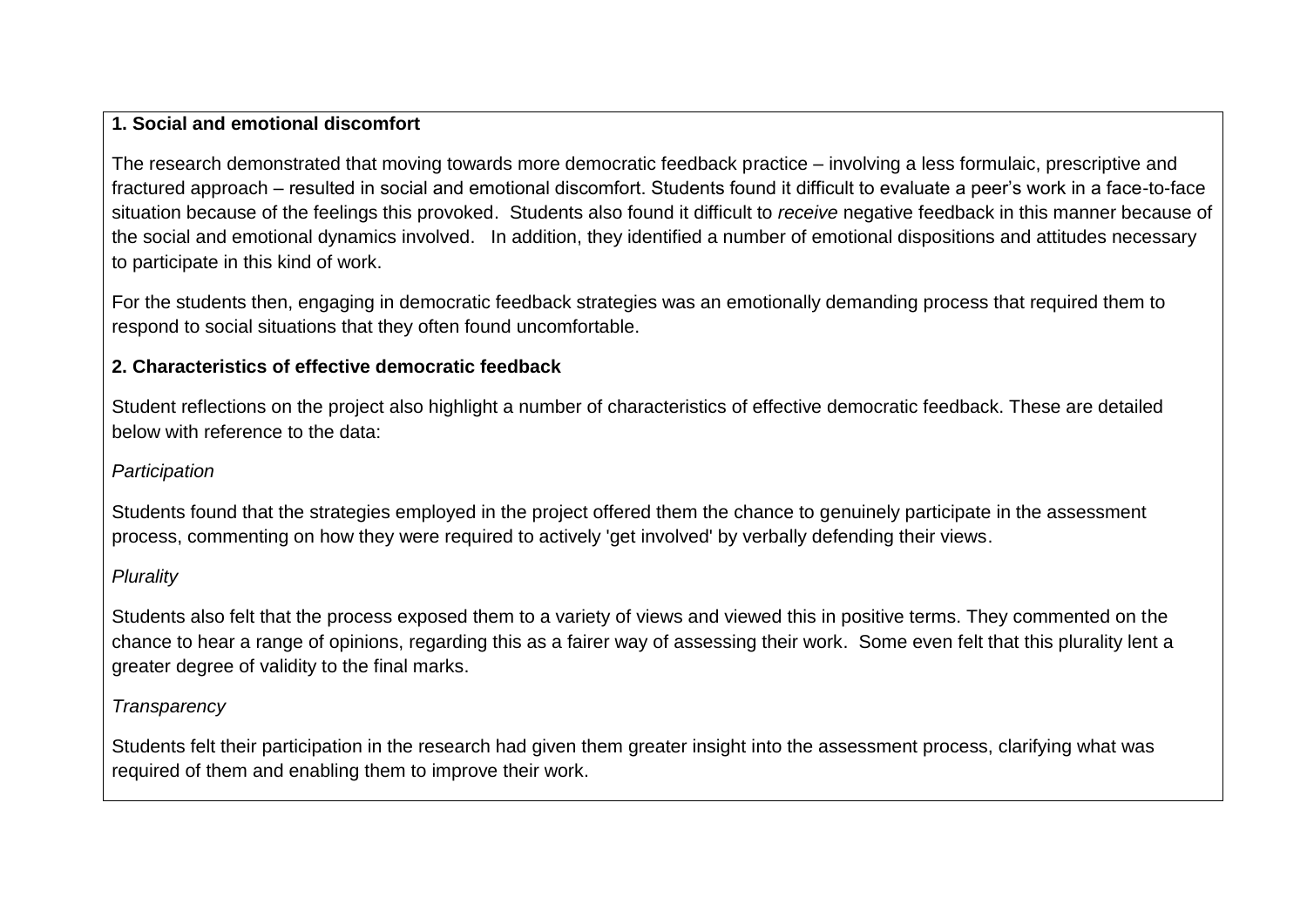Moreover, for some students, the project revealed for the often contingent and even subjective nature of marking criteria.

#### *Competence*

Students expressed the view that taking part in the process had improved their ability to assess the quality of their own work.

# *Self-confidence*

Finally, students commented on how the process had given them increased self-confidence, not only to take part in the assessment process more actively but also – and perhaps more importantly – to challenge and contest a given viewpoint.

Interrelated characteristics of democratic feedback.



These characteristics were also interrelated. For example, the greater confidence the students expressed in challenging others' views was partly based on their increased sense of competence, which in turn resulted from the transparency the process afforded, and from the opportunity to participate in discussions that included a plurality of views. Taking part in the project therefore involved a process of experiencing and becoming more confident with democratic practice. This process also facilitated a challenge to traditional notions of expertise, which often characterise assessment and feedback. Through their engagement in more democratic practice, students were led to question the view of assessment as a water-tight process and the view of lecturers as experts with the authority to assess students' work. This process is illustrated in figure 2 to the left.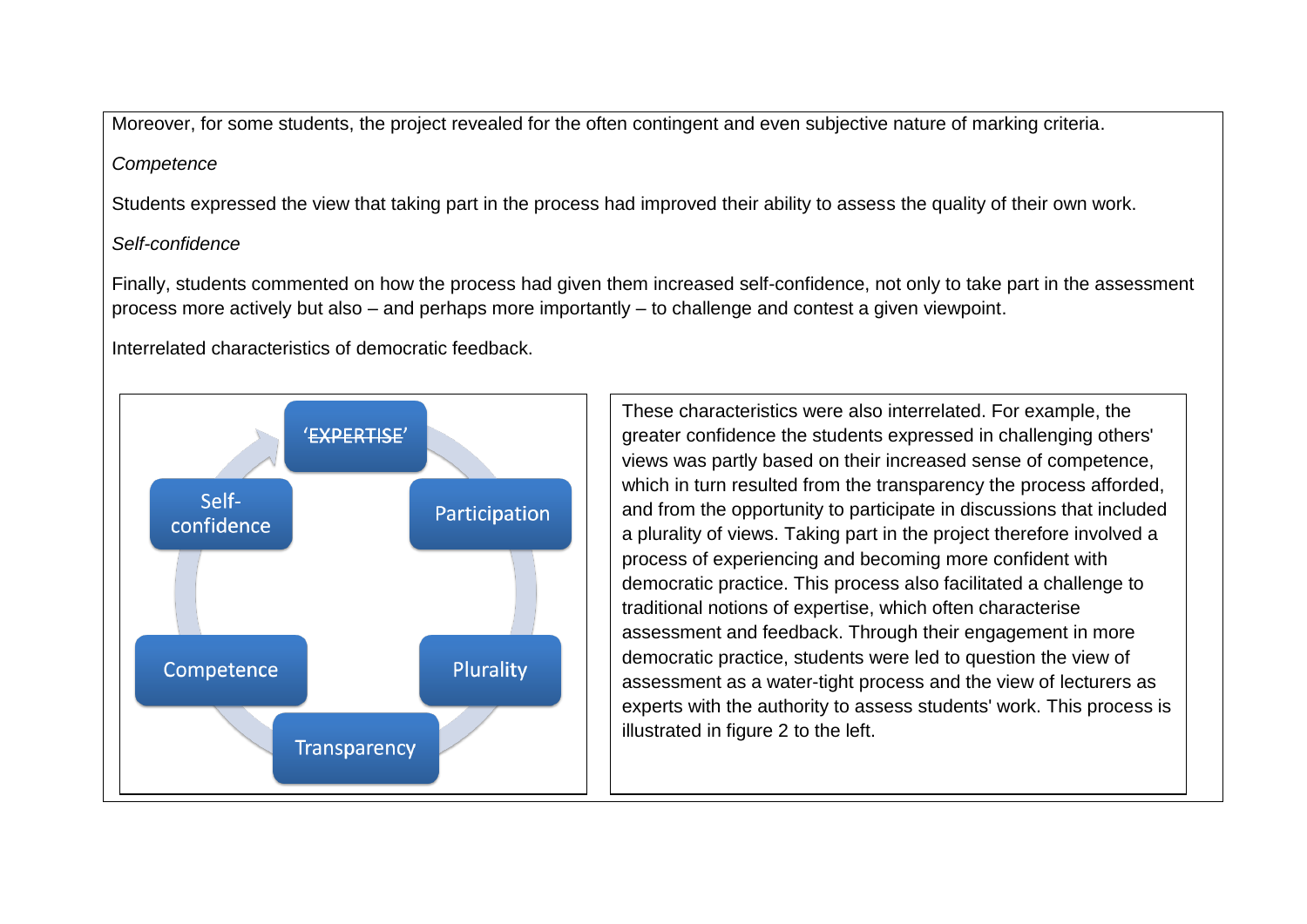## **Benefits for teaching and learning**

The research illustrates some of the benefits of democratic feedback and also highlights the challenges to be negotiated when undertaking this kind of work. Most significantly, effective democratic feedback can challenge taken-for-granted assessment relations and authorities. Indeed, the project involved challenging traditional notions of expertise, throwing open the question of what constitutes a good piece of work and who has the authority to decide. Rather than trying to instil in students an understanding of what constitutes a good piece of work, our project engaged students and lecturers together in renegotiation of the very framework on which such judgements are based. Through this challenge to expertise - and particularly through the transparency it affords - democratic feedback can also demystify the assessment process, laying bare the fragility of marking criteria and the tentative and contested way in which work is often assessed.

Engaging in this kind of activity can be an important educational experience for students in the broadest sense. Building on Arendt's concept of political existence, Biesta (2006; 2010) has proposed that one of the tasks of democratic education is to provide opportunities for genuinely democratic action by cultivating spaces of plurality and freedom in the educational sphere. Conducting assessment in a more collaborative and open way - where students and staff work together as equals in an honest negotiation of power - may be one way of creating such spaces within higher education. This can allow us to harness the contemporary characteristics of higher education in a positive way, making important developments in pedagogy, while also contributing to a broader, democratic education that is of value to students both in their academic lives and beyond.

This kind of democratic educational experience is clearly not always a comfortable or easy one. One of the reasons such work can be considered a valuable - in educational terms - is precisely because it takes students out of their comfort zone, challenging existing perceptions and often provoking uncomfortable feelings. This socially and emotionally difficult experience is also a significant challenge to be negotiated when implementing democratic feedback. Indeed, the research demonstrates the need for sensitivity to, and careful negotiation of, the emotional dynamics involved when implementing more open, collaborative and collective feedback strategies. While there may be no specific formula for negotiating such dynamics, it is clear that this affective dimension of democratic feedback requires careful attention. If we are to offer students radical but educationally worthwhile experiences that are unsettling and disruptive, then we must also be prepared to support them in the way they respond to and learn from these situations.